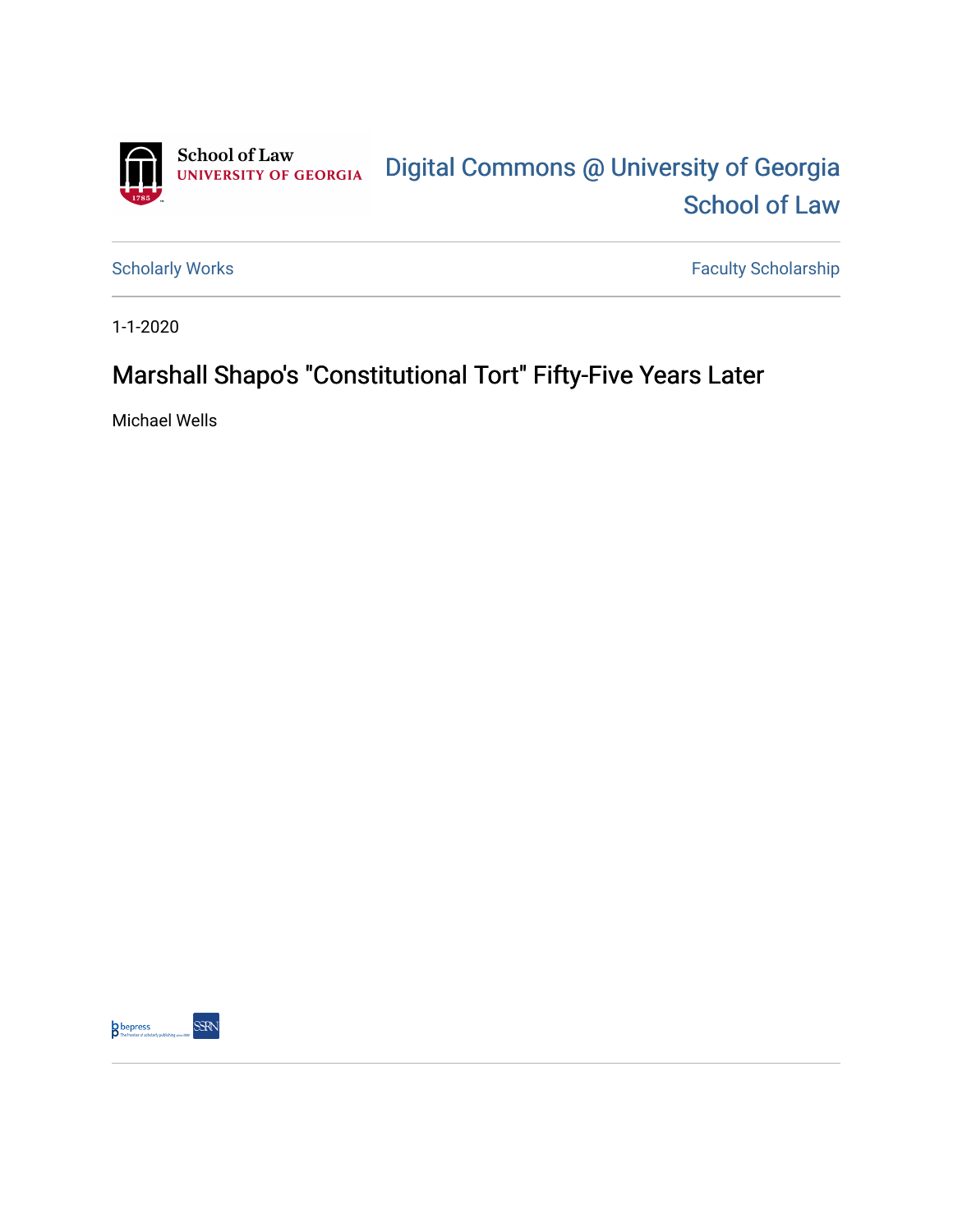## MARSHALL SHAPO'S *CONSTITUTIONAL TORT* FIFTY-FIVE YEARS LATER

*Michael L. Wells*

**AUTHOR—**Professor, University of Georgia Law School. Thank you Tom Eaton for helpful comments on a draft.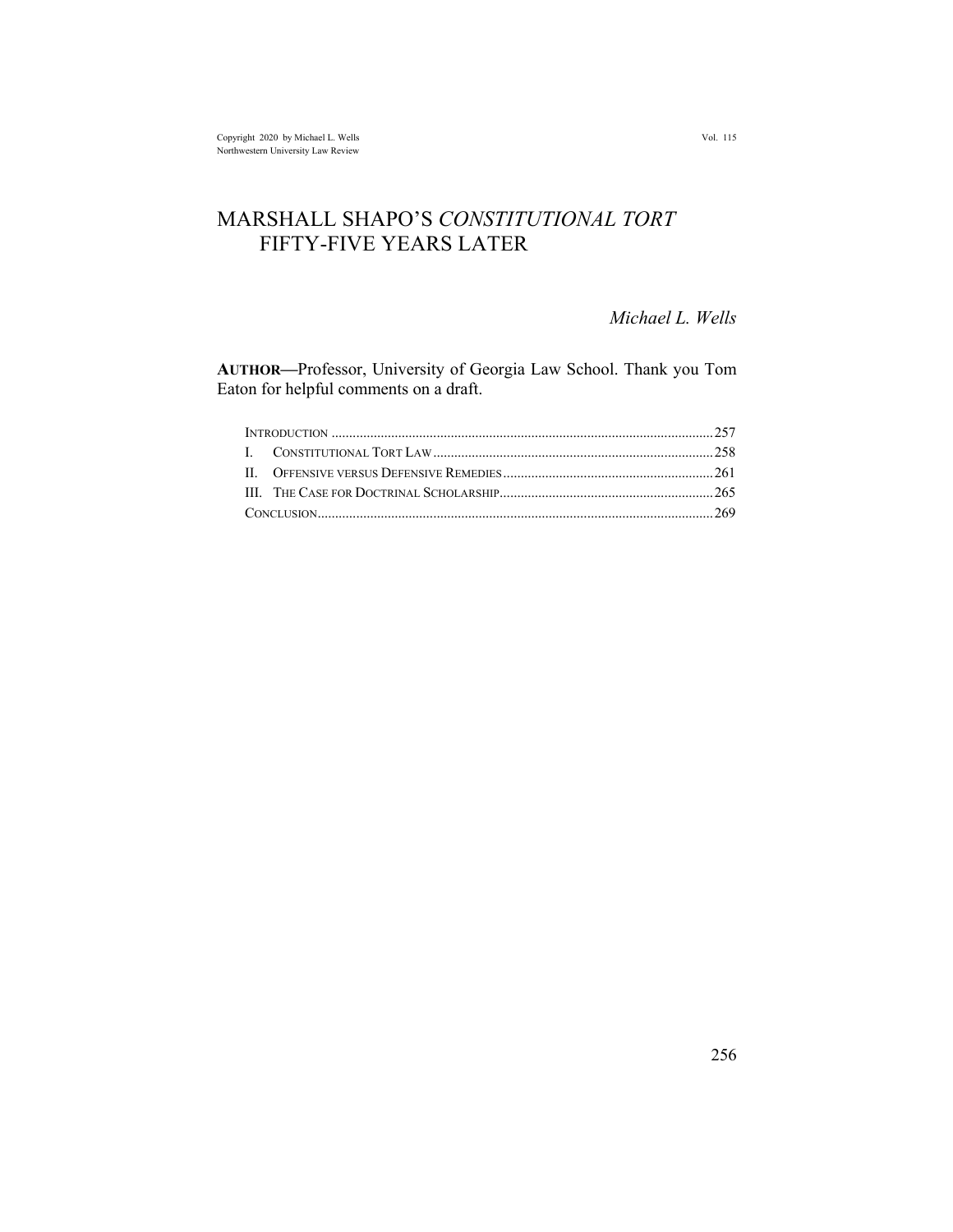#### **INTRODUCTION**

In 1965, *Northwestern University Law Review* published Professor Marshall Shapo's article, *Constitutional Tort:* Monroe v. Pape *and the Frontiers Beyond.*<sup>1</sup> Professor Shapo's paper analyzed the origins of constitutional tort law, which consists of suits for damages for constitutional violations committed by government officials or the governments themselves. The article began with an account of the post-Civil War background of 42 U.S.C. § 1983, a statute enacted in 1871 to enforce the Fourteenth Amendment. After the Civil War, recalcitrant southerners, acting through groups like the Ku Klux Klan, intimidated the freedmen and their white supporters, organized lynch mobs, burned houses, and, in general, attempted to restore the old order. The statute authorizes a cause of action against "[e]very person" who, acting "under color of" state law, violates constitutional rights.2 Professor Shapo went on to recount the legislative history of § 1983 and the relevant case law over the next nine decades.<sup>3</sup>

Interestingly, the Supreme Court rarely addressed § 1983 issues during that ninety-year period.<sup>4</sup> Few cases were brought under the statute, $5$  and lower courts typically gave it a limited reach. When lower courts did consider § 1983 claims, they mainly read "under color of" as a requirement that the plaintiff show that state law *authorized* the violation, so that the availability of a state remedy would thwart the plaintiff's effort to obtain access to federal court.<sup>6</sup> Under this interpretation, the application of a statute that denies the right to vote to African Americans would be a § 1983 violation, whereas police brutality that violates state law would not.

The centerpiece of Professor Shapo's article was the Supreme Court's 1961 ruling in *Monroe v. Pape*, in which the Court ruled that the lower courts' interpretation of § 1983 was incorrect.7 The Court explained that "[t]he federal remedy is supplementary to the state remedy, and the latter need not be first sought and refused before the federal one is invoked."8 In

<sup>1</sup> Marshall S. Shapo, *Constitutional Tort:* Monroe v. Pape *and the Frontiers Beyond*, 60 NW. U. L. REV. 277 (1965). I will refer to this article as *Constitutional Tort* for the remainder of this Essay.

<sup>2</sup> 42 U.S.C. § 1983 (2012).

<sup>3</sup> *See* Shapo, *supra* note 1, at 279–319.

<sup>4</sup> Wholly separate from § 1983, the Court developed a cause of action for prospective relief, stemming from *Ex parte Young*, 209 U.S. 123 (1908). *See* RICHARD H. FALLON, JR., JOHN F. MANNING, DANIEL J. MELTZER & DAVID L. SHAPIRO, HART & WECHSLER'S THE FEDERAL COURTS AND THE FEDERAL SYSTEM 927, 927 n.1 (7th ed. 2015). But damages were (and are) not available in *Ex parte Young* litigation.

<sup>5</sup> *See* FALLON ET AL., *supra* note 4, at 986.

<sup>6</sup> *See* Monroe v. Pape, 365 U.S. 167, 214, n.21 (1961) (Frankfurter, J., dissenting).

<sup>7</sup> *Id.* at 168.

<sup>8</sup> *Id.* at 183.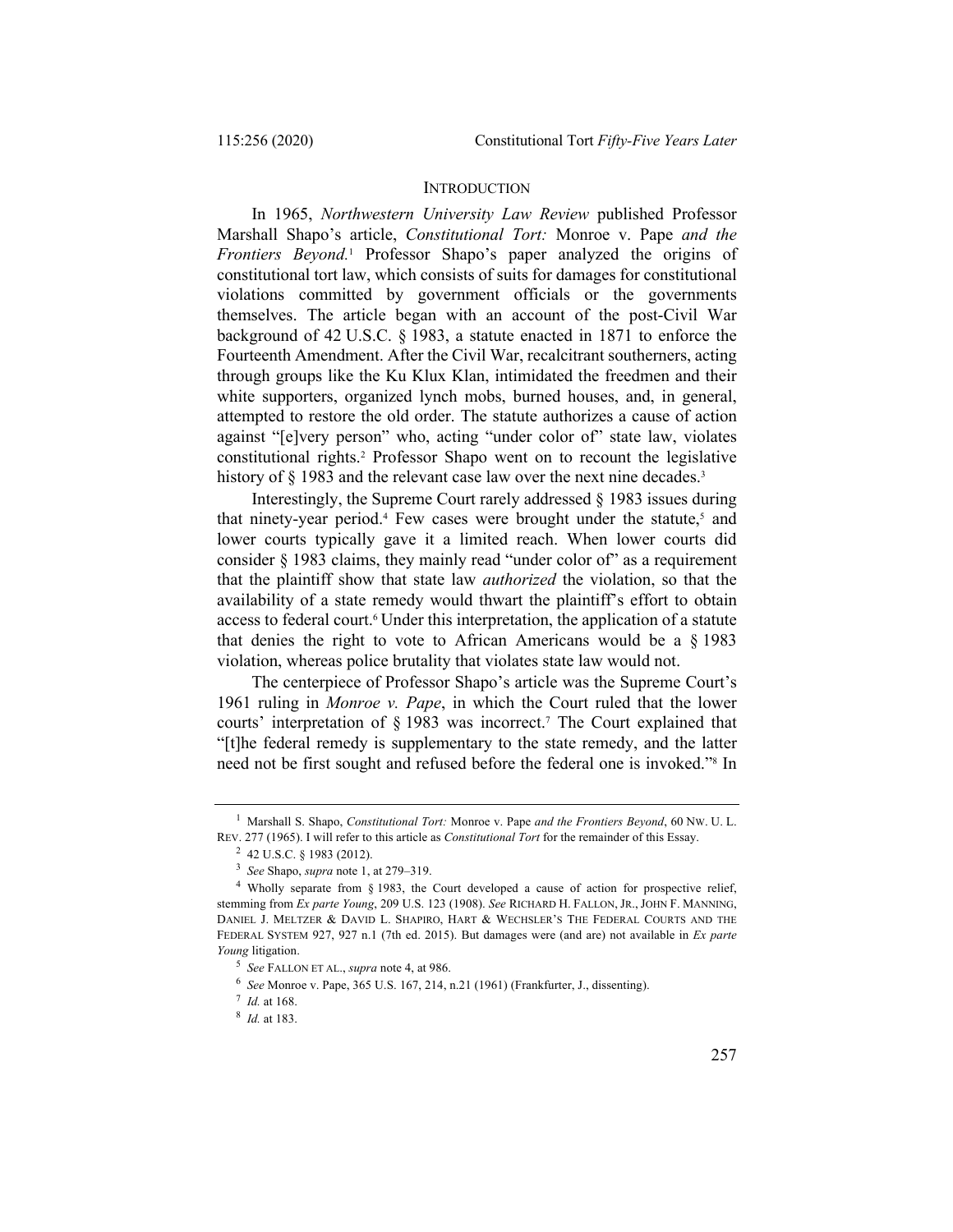other words, the Court held that a § 1983 cause of action was available whether or not state law provided a remedy for the constitutional violation. This reading considerably enhanced the statute's utility as a tool for enforcing constitutional rights, enabling courts to hold that official acts that violate state law, and for which state law provides a remedy, were also violations of the statute. Professor Shapo then described the case law that emerged in the first few years after *Monroe*. 9

In the decades after *Constitutional Tort* was published, the volume of § 1983 litigation in the lower courts grew exponentially, the Supreme Court decided many more § 1983 cases, and § 1983 scholarship proliferated.10 Much of the later judicial and scholarly work builds on Professor Shapo's article, which warrants rereading even today. This brief Essay discusses three reasons why: (1) Professor Shapo's focus on doctrine rather than theory; (2) his recognition of the important distinction between offensive and defensive constitutional remedies; and (3) his emphasis on the "tort" aspect of  $\S$  1983 litigation.

#### I. CONSTITUTIONAL TORT LAW

In *Monroe*, the plaintiff claimed a violation of his Fourth Amendment rights; the Court's holding could have been limited to such cases. But, instead, the Court's holding is broadly stated, and it quickly became apparent that the § 1983 cause of action would not be limited to Fourth Amendment claims, as evidenced by Professor Shapo's discussion in *Constitutional Torts*. His survey of the lower court cases showed that "the post-*Monroe* decisions have included at least a suggestion of a claim under each separate clause of the Bill of Rights," except for the clauses concerned with "judicial mechanics."11 He inferred, perhaps from the Court's own language in *Monroe*—explaining that the statute "should be read against the background of tort liability that makes a man responsible for the natural consequences of his actions"<sup>12</sup>—that "what is developing is a kind of 'constitutional tort.' It is not quite a private tort, yet contains tort elements; it is not 'constitutional law,' but employs a constitutional test."13 Professor Shapo went on to become a preeminent torts scholar, yet he never returned (in a sustained way)

<sup>9</sup> Shapo, *supra* note 1, at 279–319.

<sup>10</sup> *See* FALLON ET AL., *supra* note 4, at 987, 994–95.

<sup>11</sup> Shapo, *supra* note 1, at 323.

<sup>12</sup> Monroe v. Pape, 365 U.S. 167, 187 (1961).

<sup>13</sup> Shapo, *supra* note 1, at 323–24.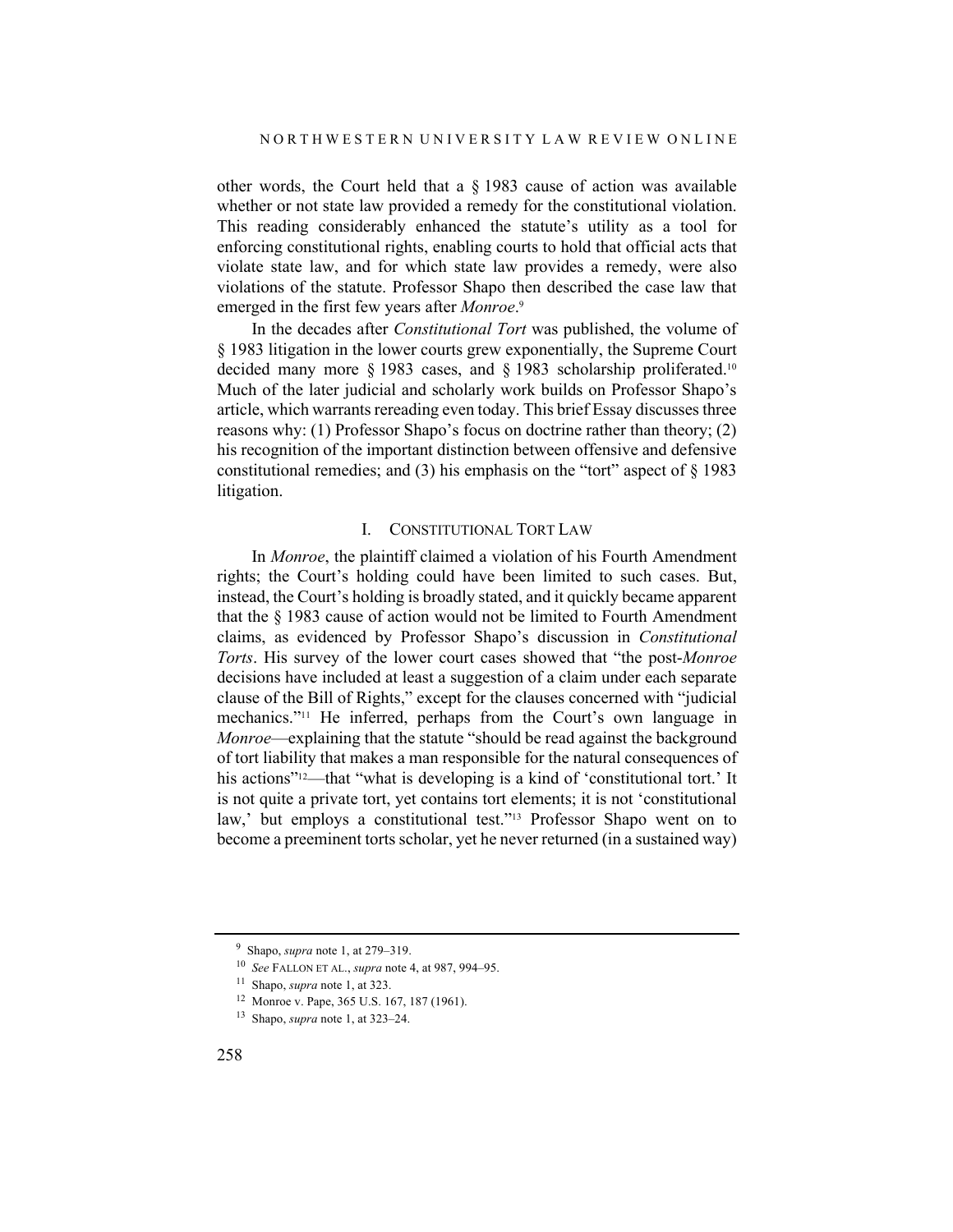to the "interesting amalgam"14 of tort and constitutional elements he identified in § 1983 litigation.<sup>15</sup>

Nonetheless, his description of the § 1983 damages cause of action was prescient, for the Supreme Court has borrowed heavily from tort law in adjudicating § 1983 issues. It has said that § 1983 "creates a species of tort liability,"16 and it has identified the aims of constitutional tort as vindication of rights and deterrence of violations,17 goals that track the common law of torts.18 As for specific doctrines that mirror tort law, the Court has adopted a common law but–for test for cause in fact,<sup>19</sup> and has curbed recovery for lack of proximate cause.20 Damages are measured by the common law "compensation principle,"21 and the test for punitive damages tracks the common law requirement of egregious misconduct.<sup>22</sup> The qualified immunity doctrine has common law roots as well.<sup>23</sup>

Some scholars deplore the Supreme Court's "tort rhetoric."24 In the leading article denouncing the role of tort terminology, Professor Sheldon Nahmod argues that "the Court, by using tort rhetoric, is attempting to marginalize § 1983 and to make it less protective of fourteenth amendment rights."25 Professor Nahmod goes on to criticize, often with good reason, several Supreme Court cases that limit the scope of  $\S$  1983.<sup>26</sup> But Professor Nahmod's characterization of the Court's references to tort as "rhetoric" already hints that the driving force behind the limits was not any tort *concept*.

<sup>14</sup> *Id.* at 324.

<sup>&</sup>lt;sup>15</sup> It is important to note, however, that Professor Shapo's later work in general tort law influenced scholarship on constitutional tort analogues. His book *The Duty to Act* helped to frame the constitutional tort affirmative duty analysis in Professors Eaton and Wells's article *Governmental Inaction as a Constitutional Tort*: DeShaney *and Its Aftermath.* Thomas A. Eaton & Michael Wells, *Governmental Inaction as a Constitutional Tort*: DeShaney *and Its Aftermath*, 66 WASH. L. REV. 107, 108 n.6 (1991).

<sup>16</sup> Imbler v. Pachtman, 424 U.S. 409, 417 (1976).

<sup>17</sup> *See, e.g.*, Felder v. Casey, 487 U.S. 131, 139 (1988); Forrester v. White, 484 U.S. 219, 223 (1988); Memphis Cmty. Sch. Dist. v. Stachura, 477 U.S. 299, 307–10 (1986); Owen v. City of Independence, 445 U.S. 622, 650–51 (1980).

<sup>18</sup> *See* Gary T. Schwartz, *Mixed Theories of Tort Law: Affirming Both Deterrence and Corrective Justice*, 75 TEX. L. REV. 1801, 1801 (1997).

<sup>19</sup> *See, e.g.*, Texas v. Lesage, 528 U.S. 18, 20–21 (1999) (per curiam); Mt. Healthy City Sch. Dist. Bd. of Educ. v. Doyle, 429 U.S. 274, 287 (1977).

<sup>20</sup> *See* Martinez v. California, 444 U.S. 277, 285 (1980); *see also* County of Los Angeles v. Mendez, 137 S. Ct. 1539, 1548–49 (2017) (remanding for consideration of proximate cause).

<sup>21</sup> Carey v. Piphus, 435 U.S. 247, 255, 257 (1978); *Memphis Cmty. Sch. Dist.*, 477 U.S. at 306–07.

<sup>22</sup> *See* Smith v. Wade, 461 U.S. 30, 48–49 (1983).

<sup>23</sup> *See* Pierson v. Ray, 386 U.S. 547, 555 (1967).

<sup>24</sup> Sheldon Nahmod, *Section 1983 Discourse: The Move from Constitution to Tort*, 77 GEO. L.J. 1719, 1719–20 (1989).

<sup>25</sup> *Id.* at 1720.

<sup>26</sup> *Id.* at 1725–31, 1738–51.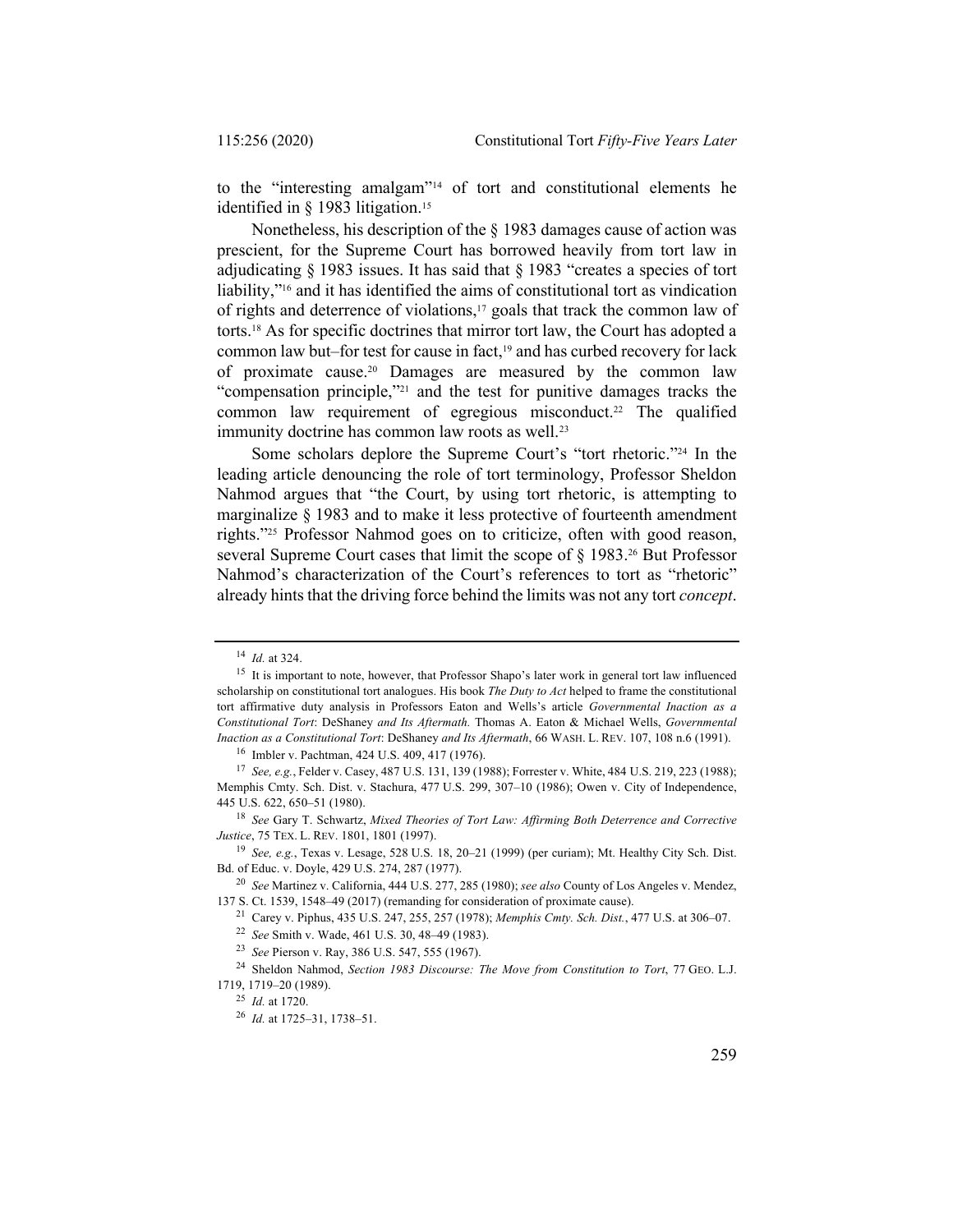Instead, the Court may deploy tort rhetoric as window dressing for results on other grounds. In particular, the modern Supreme Court has tended to favor government over individual interests in § 1983 litigation, regardless of whether it uses tort rhetoric in its opinions. For example, it has rejected the tort concept of vicarious liability, $27$  and it has largely abandoned the tort law roots of qualified immunity.28

The larger point is that, the Court's rhetoric aside, tort concepts must, and should, inform the resolution of § 1983 issues. This is the insight reflected in Professor Shapo's characterization of the area as an "amalgam" of constitutional and tort principles. A § 1983 suit for damages raises issues that closely resemble traditional common law tort issues.29 In both types of litigation, the breach of duty occurred in the past. In both, the breach may or may not be responsible for the plaintiff's current harm, and some principle must be devised to determine whether it is or is not. In both, the amount of harm may be contested, and some principle must be devised to govern the resolution of the dispute. Finally, in both, the defendant may have acted with a greater or lesser degree of fault, and some principle must be chosen to determine how much fault is enough to trigger liability.

The principles that govern the outcomes of ordinary tort cases should not be automatically applied to constitutional tort. But they are a starting point for an argument over whether and how to modify the principles to suit the needs of the constitutional tort context. In this sense, it is appropriate to decide § 1983 cases "against the background of tort liability."30

In practice, however, the Court has borrowed tort principles to suit its immediate purposes but has often neglected the distinctive issues that arise in the application of common law tort principles to  $\S$  1983. For example, in *Carey v. Piphus*<sup>31</sup> and *Memphis Community School District v. Stachura*, <sup>32</sup> the Court adopted the common law "compensation principle" as the measure of damages for constitutional torts. But the Court also recognized that common law tort rules of damages may not "provide a complete solution to the damages issue in every  $\S$  1983 case.<sup>733</sup> In this set of cases, "the interests" protected by a particular constitutional right may not also be protected by an

<sup>27</sup> *See* Monell v. Dep't of Soc. Servs., 436 U.S. 658, 692 (1978).

<sup>28</sup> *Compare Pierson*, 386 U.S. at 555 (borrowing the common law "good faith" defense), *with* Harlow v. Fitzgerald, 457 U.S. 800, 818–19 (1982) (abandoning the "good faith" prong of qualified immunity in favor of a strictly objective test).

<sup>29</sup> *See* Michael Wells, *Constitutional Remedies, Section 1983 and the Common Law*, 68 MISS. L.J. 157, 164–76 (1998).

<sup>30</sup> *See* Monroe v. Pape, 365 U.S. 167, 187 (1961).

<sup>31</sup> 435 U.S. 247, 255 (1978).

<sup>32</sup> 477 U.S. 299, 306 (1986).

<sup>33</sup> *Carey*, 435 U.S. at 258.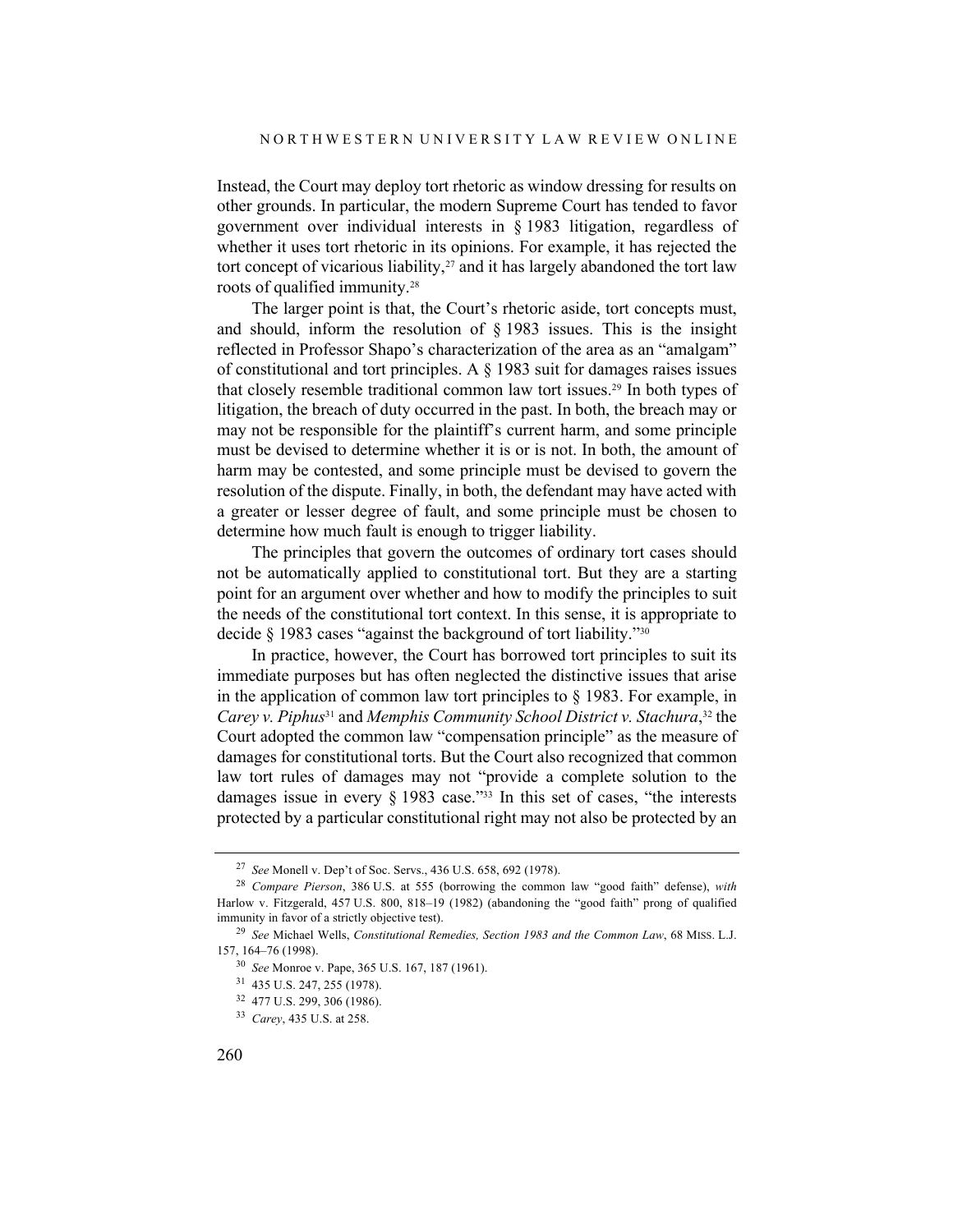analogous branch of the common law of torts."34 In that event, "the task will be the more difficult one of adapting common-law rules of damages to provide fair compensation for injuries caused by the deprivation of a constitutional right."35 It is a dismaying fact that, in the four decades since *Carey*, the Court has taken no steps to build on this insight. Its failure to do so is hardly compatible with the notion that the Court has a strong interest in the application of tort principles to constitutional tort law.36 Modern constitutional tort law would be more coherent, and more effective at vindicating rights and deterring violations, if the Court had paid more attention to the "interesting amalgam" Professor Shapo identified fifty-five years ago.

### II. OFFENSIVE VERSUS DEFENSIVE REMEDIES

Once the Supreme Court read "under color of" broadly in *Monroe*, a whole new set of issues arose regarding what remedy a plaintiff may obtain upon proving a § 1983 violation. One of the lessons Professor Shapo draws from the post-*Monroe* cases is that the § 1983 cause of action is available to a broad range of constitutional violations that bear little resemblance to those committed by the Ku Klux Klan in the post-Civil War period.37 This Part will examine Professor Shapo's categorization of offensive and defensive remedies and how, while some may argue for a less limited approach to damages, Professor Shapo was one of the first to identify remediation as an essential part of rights. His idea was one that would require a delicate balance between protecting rights and limiting the burden on the government.

A recurring theme in the second half of *Constitutional Tort* is Professor Shapo's recognition of the differences between offensive and defensive remedies. A defensive remedy is a shield against criminal or civil liability. For example, a bookseller charged with distributing obscene materials may attempt to raise the First Amendment as a defense. When the right-claimant becomes a plaintiff, he attempts to use the Constitution as a sword to obtain damages or prospective relief. For example, the bookseller may attempt to sue the police under § 1983 for damages for false arrest. Offensive remedies, in particular the damages remedy authorized by *Monroe*, will not necessarily

<sup>34</sup> *Id.*

<sup>35</sup> *Id.*

<sup>&</sup>lt;sup>36</sup> For some suggestions as to how common law tort doctrine may be adapted to the constitutional tort context, see Wells, *supra* note 29, at 196–222; Michael Wells, *Constitutional Torts, Common Law Torts, and Due Process of Law*, 72 CHI.-KENT L. REV. 617, 618 (1997); and Eaton & Wells, *supra* note 15, at 159–65.

<sup>37</sup> *See* Shapo, *supra* note 1, at 320–26.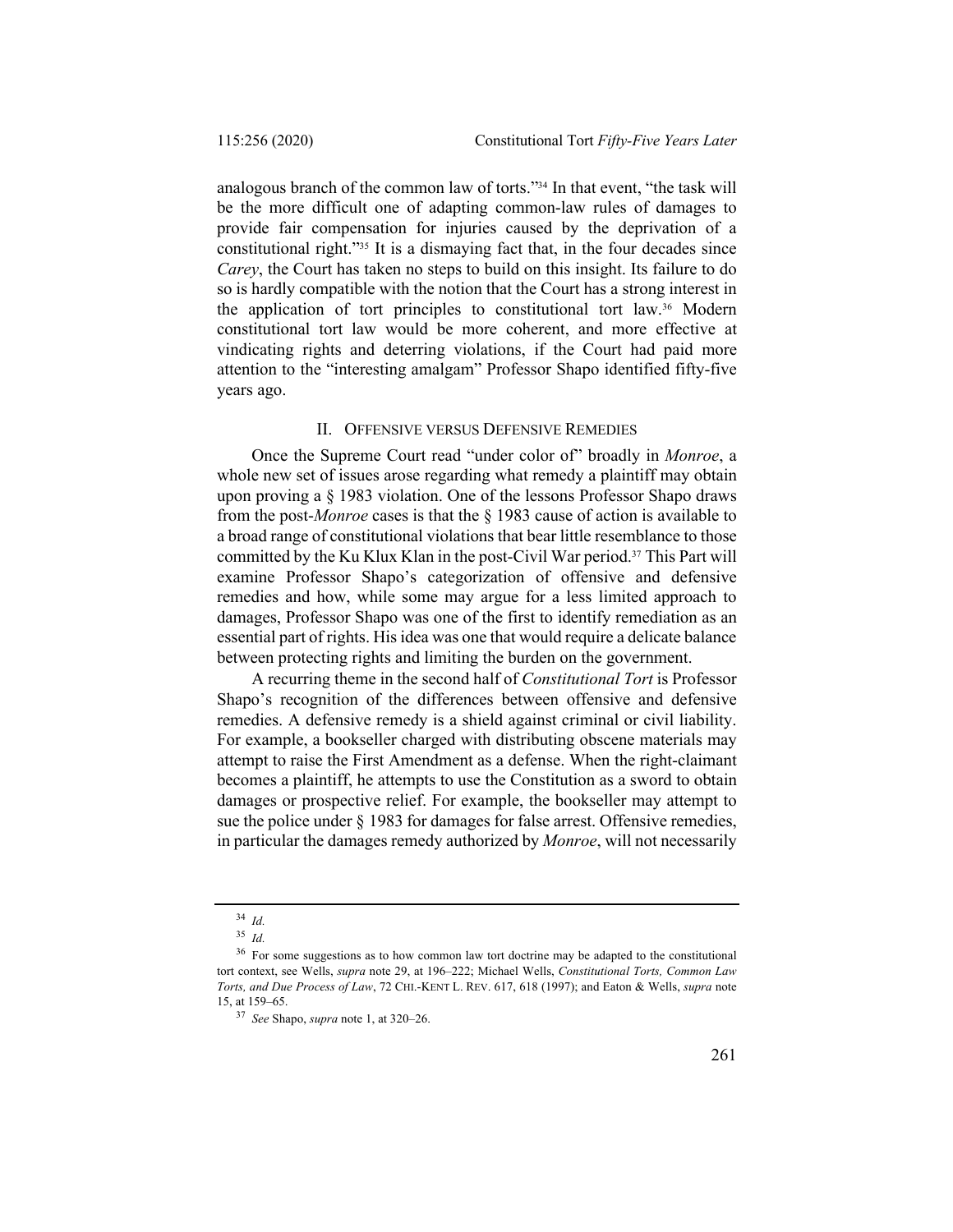be available for every violation of a constitutional right.<sup>38</sup> Commenting on *Colon v. Grieco*, a case in which a New Jersey District Court declined to allow the defendant to recover damages when he was detained for ten days without a charge,<sup>39</sup> Professor Shapo notes that "the most provocative issue presented" in many post-*Monroe* cases relates to "the application of the statute as a sword in the context of [constitutional] provisions which principally have been interpreted as shields."40 He pointed out "that a significant difference lies between overturning a criminal conviction because the defendant's Bill of Rights guarantees have been violated (or overruling a defendant officer's justification in a trespass action) and the affirmative grant of a civil action for damages."41 And the criminal justice fact pattern illustrated by *Colon* is not unique. Later in the article, Professor Shapo returns to this point in discussing § 1983 litigation aimed at enforcing Fourteenth Amendment rights in other contexts.42

Professor Shapo perceived a need for some restraint on liability in order to avoid "the development of a variety of federal common law without a correspondingly compelling federal interest."43 Perhaps influenced by Justice Frankfurter's federalism-based *Monroe* dissent,<sup>44</sup> Professor Shapo recommended that "the federal judiciary should tread warily in utilizing a civil damage remedy against local law enforcement officers, where much that is vital to the case grows uniquely from the local situation."45 He suggested a rule that recovery be limited to cases in which the defendant's conduct was "outrageous."46

Reading the article fifty-five years after it was published, one may suggest that Professor Shapo was too quick to favor limits on the damages remedy. He could not have foreseen the increasing importance of the damages remedy as the Court expanded the scope of constitutional protection in the late 1960s and 1970s. For example, *Pickering v. Board of Education* held that government employees could not be dismissed for speech protected

<sup>38</sup> Writing in 1965, Professor Shapo noted that few defenses had yet emerged. *See id.* at 324. The main defense is qualified immunity, which the Supreme Court recognized in *Pierson v. Ray*, 386 U.S. 547 (1967).

<sup>39</sup> *See* Shapo, *supra* note 1, at 302 & n.127 (discussing Colon v. Grieco, 226 F. Supp. 414 (D.N.J. 1964)).

<sup>40</sup> *Id.* at 303.

<sup>41</sup> *Id.*

<sup>&</sup>lt;sup>42</sup> *Id.* at 322 ("Even given the broad language of the statute, it seems questionable that a breach of this constitutional shield must in all cases call forth the response of this statutory sword.").

<sup>43</sup> *Id.* at 326–27.

<sup>44</sup> Monroe v. Pape, 365 U.S. 167, 237–42 (1961) (Frankfurter, J., dissenting).

<sup>45</sup> Shapo, *supra* note 1, at 325.

<sup>46</sup> *Id.* at 327.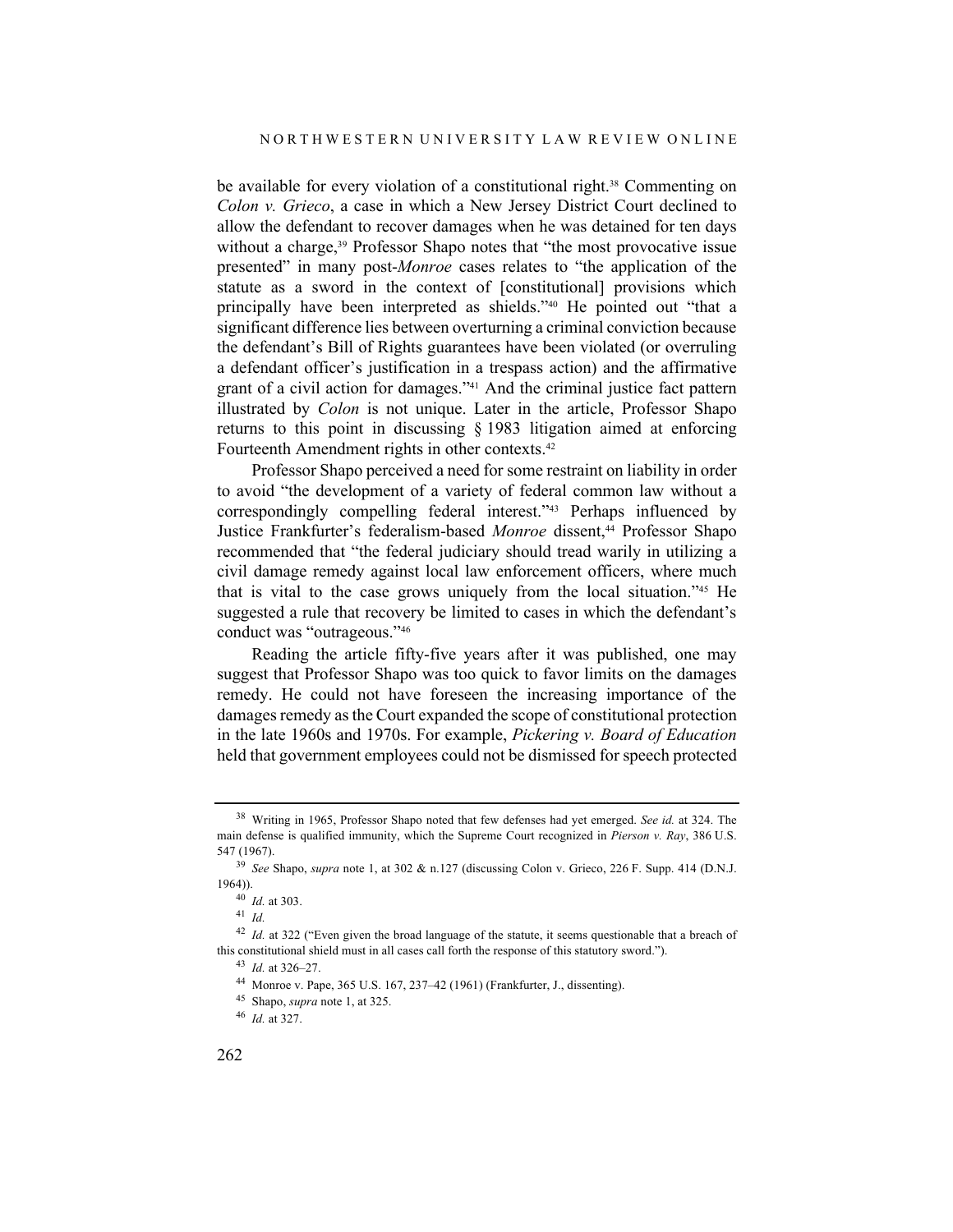by the First Amendment.47 *Estelle v. Gamble* held that prisoners have an Eighth Amendment right to some level of medical attention.48 In *Board of Regents v. Roth* and its companion case, *Perry v. Sindermann*, the Court recognized that government employees may have "property" or "liberty" interests in their employment, and when they do, they cannot be dismissed without due process.<sup>49</sup> Much of current constitutional tort litigation concerns efforts to enforce these guarantees. In all of these contexts, a damages remedy may be the only effective means of vindicating constitutional rights and deterring violations. Because the violation is in the past, it will not likely be repeated, and it is not linked to any ongoing legal process against the right-claimant.50

The more important point is that, in distinguishing "sword" from "shield" remedies, Professor Shapo anticipated Professor Daryl Levinson's critique of "rights essentialism" by several decades. Rights essentialism is the view that "rights can be talked about and understood—indeed, can be *best* understood—in complete isolation from (merely) remedial concerns."51 Following Professor Shapo's lead, Professor Levinson goes on to reject the understanding of rights in favor of "remedial equilibration," which holds that "[r]ights are dependent on remedies not just for their application to the real world, but for their scope, shape, and very existence."52 Finally, drawing on Professor Levinson's work, Professor Richard Fallon has articulated "the Equilibration Thesis," which "holds that courts, and especially the Supreme Court, decide cases by seeking what they regard as an acceptable overall

<sup>47</sup> 391 U.S. 563, 574–75 (1968); *see also* Connick v. Myers, 461 U.S. 138, 152 (1983) (holding that a public employee who speaks on a matter of public concern may nonetheless be fired if the disruption caused by the speech outweighs its value).

<sup>48</sup> 429 U.S. 97, 104–05 (1976); *see also* Farmer v. Brennan, 511 U.S. 825, 847 (1994) (holding that prisoners have an Eighth Amendment right to be protected from attacks by other prisoners).

<sup>49</sup> Bd. of Regents v. Roth, 408 U.S. 564, 573, 577 (1972) (concluding that respondent had not shown he had a liberty or property interest in re-employment but describing circumstances in which such interests do exist); Perry v. Sindermann, 408 U.S. 593, 599, 602 (1972) (finding that a teacher may have "property" or "liberty" interests in the decision as to the renewal of a teaching contract and remanding for a determination as to whether respondent had an "entitlement to job tenure" based on length of employment as a public college professor).

<sup>50</sup> *See, e.g.*, Harlow v. Fitzgerald, 457 U.S. 800, 814 (1982); Bivens v. Six Unknown Named Agents of Fed. Bureau of Narcotics, 403 U.S. 388, 410 (1971) (Harlan, J., concurring in judgment). It is important to distinguish between § 1983, on the one hand, and suits brought against federal officers under the federal common law remedy recognized in *Bivens.* The Court has severely restricted access to the latter remedy, most recently in *Hernandez v. Mesa*, 140 S. Ct. 735, 737 (2020) (denying a *Bivens* remedy for a crossborder shooting).

<sup>51</sup> Daryl J. Levinson, *Rights Essentialism and Remedial Equilibration*, 99 COLUM. L. REV. 857, 858 (1999) (emphasis in original) (applying qualified immunity to federal officers).

<sup>52</sup> *Id.*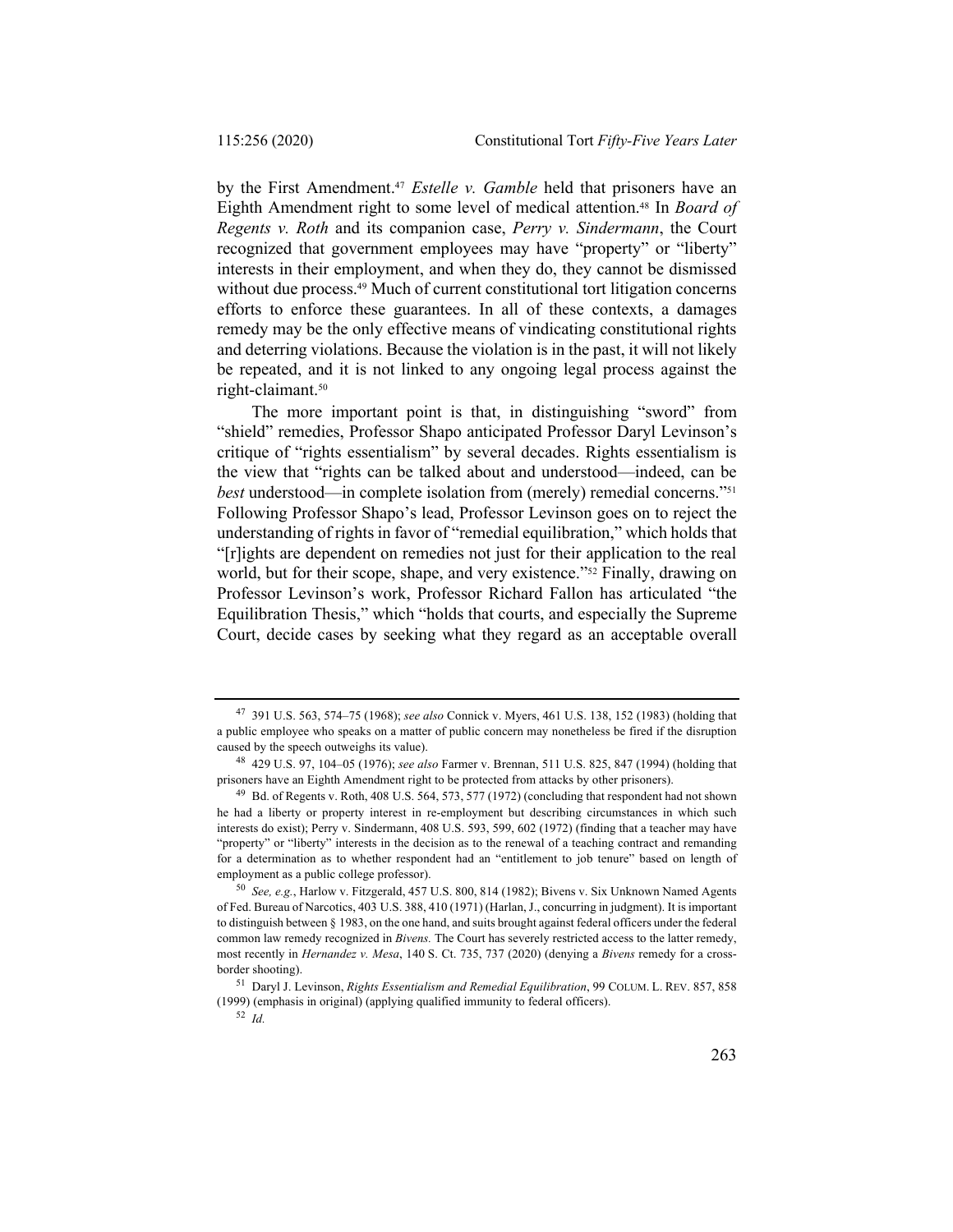alignment of doctrines involving justiciability, substantive rights, and available remedies."53

Professor Shapo also recognized that the link between rights and remedies has a normative aspect, which is why he suggested a requirement that "the defendant's conduct be outrageous" in order for the plaintiff to obtain damages for constitutional violations.<sup>54</sup> Two years after Professor Shapo's article appeared, the Supreme Court adopted a different limit. In *Pierson v. Ray*, the Supreme Court held that police officers sued for Fourth Amendment violations for false arrest would have a defense based on "good faith and probable cause."55 This case was the starting point for a "qualified immunity" doctrine, based partly on fairness to defendants and partly to limit the burden on government for damages litigation.<sup>56</sup> Later cases applied this rule, or a version of it, to other officers, including a state governor,  $57$  a cabinet officer,58 and school board members.59 Finally, in *Harlow v. Fitzgerald*, the Court stated an across-the-board qualified immunity doctrine.<sup>60</sup> Citing the "social costs" of constitutional tort litigation, *Harlow* held that "[g]overnment officials performing discretionary functions generally are shielded from liability for civil damages insofar as their conduct does not violate clearly established . . . constitutional rights of which a reasonable person would have known."61 Professor Fallon defends *Harlow*<sup>62</sup> on the ground that "official immunity doctrines perform an equilibrating function by diminishing the social costs that constitutional rights would have if officers who violated them were always strictly liable in suits for damages."<sup>63</sup>

Professors Shapo, Levinson, and Fallon are on solid ground in recognizing the need for remedial equilibration. But one must distinguish between the question of whether such an equilibrating doctrine is appropriate and the question of what its content should be. In practice, the Court's

<sup>63</sup> Richard H. Fallon, Jr., *Asking the Right Questions About Officer Immunity*, 80 FORDHAM L. REV. 479, 485 (2011).

<sup>53</sup> Richard H. Fallon, Jr., *The Linkage Between Justiciability and Remedies—And Their Connections to Substantive Rights*, 92 VA. L. REV. 633, 637 (2006).

<sup>54</sup> Shapo, *supra* note 1, at 327 (emphasis omitted).

<sup>55</sup> 386 U.S. 547, 557 (1967).

<sup>56</sup> *See* Ziglar v. Abbasi, 137 S. Ct. 1843, 1866 (2017); Harlow v. Fitzgerald, 457 U.S. 800, 813–14 (1982); Wood v. Strickland, 420 U.S. 308, 319–20 (1975).

<sup>57</sup> Scheuer v. Rhodes, 416 U.S. 232, 247–48 (1974).

<sup>58</sup> Butz v. Economou, 438 U.S. 478, 507 (1978).

<sup>59</sup> *Wood*, 420 U.S. at 318.

<sup>60</sup> 457 U.S. at 821 (Brennan, J., concurring). This point was made explicitly by Justice Brennan. *Id.*; *see, e.g.*, Richard H. Fallon, Jr., *Bidding Farewell to Constitutional Torts*, 107 CALIF. L. REV. 933, 955– 56 (2019).

<sup>61</sup> *Harlow*, 457 U.S. at 818.

<sup>62</sup> *See* Fallon, *supra* note 60, at 975.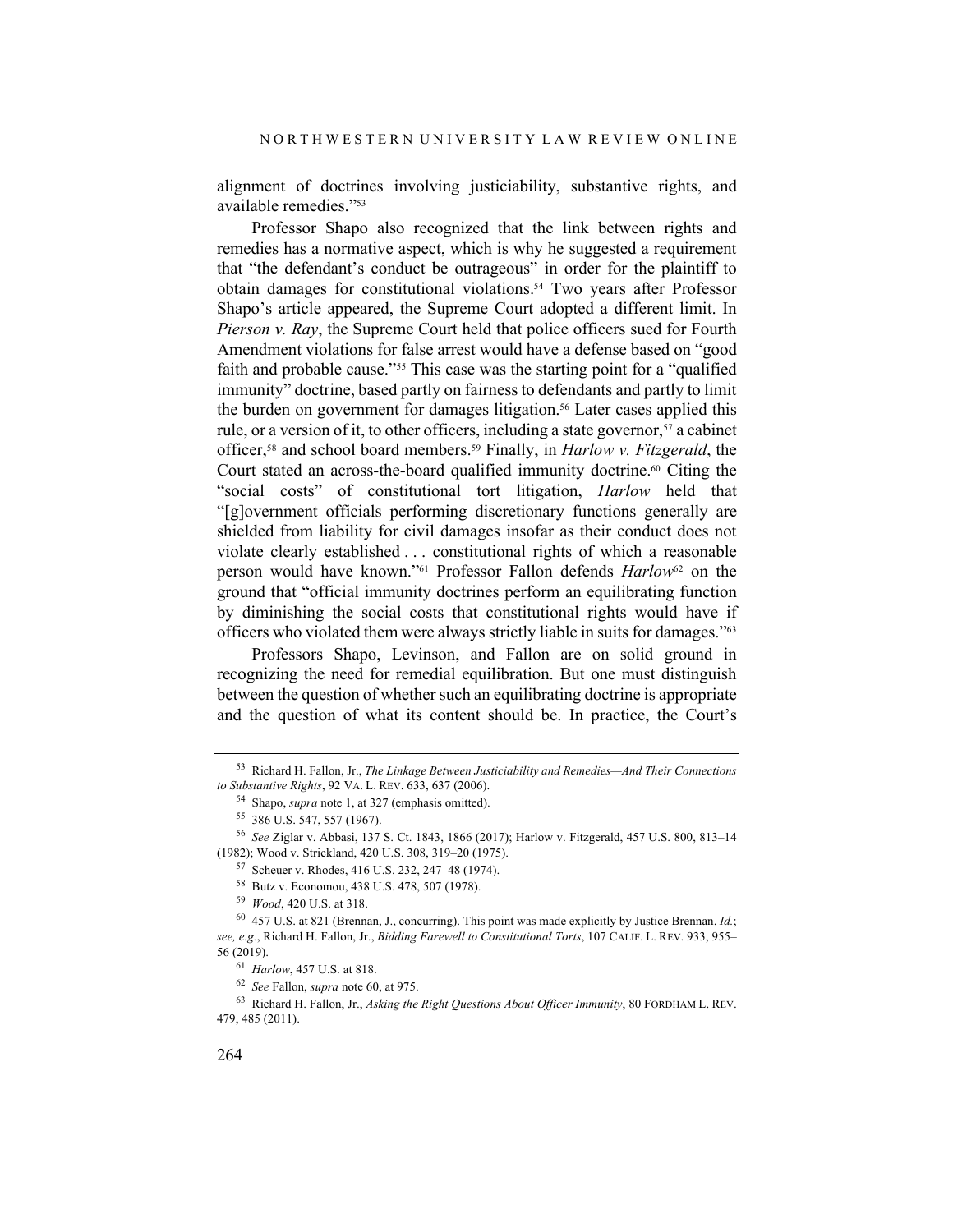application of the "clearly established law" test has led it to rule that qualified immunity protects "all but the plainly incompetent or those who knowingly violate the law."64 As such, while other analysts may favor even less protection for government officers<sup>65</sup> than Professor Shapo's proposal, his "abuse of power" proposal is more defendant-protective than the Court's current test, where even a malicious official may escape liability "unless the right's contours were sufficiently definite that any reasonable official in the defendant's shoes would have understood that he was violating it."66

Most significantly, at the dawn of constitutional tort Professor Shapo recognized the distinction between offensive and defensive remedies and laid the foundation for the understanding that rights are defined in part by their remedies. He understood the normative connection between rights and remedies and foresaw that the advent of a sword-like damages remedy would require some attention to the costs and the benefits of such broad remedies.

#### III. THE CASE FOR DOCTRINAL SCHOLARSHIP

While legal scholarship has trended toward the interdisciplinary, *Constitutional Tort* is an example of a purely doctrinal work whose contributions have stood the test of time. In this Part, I examine the shift from doctrinal to interdisciplinary scholarship and explain why Professor Shapo's doctrinal scholarship defies the trend and serves as an indispensable resource to scholars and practitioners.

*Constitutional Tort* focuses on the statute, its legislative history, and case law; it contains a bit of history, but no economics, no philosophy, no psychology, nor any other discipline external to law. It is a fine example of doctrinal scholarship, a style that used to dominate the law reviews, and is an enduring illustration of the value of the traditional approach. Doctrinal scholarship focuses on the content and application of cases, statutes, and administrative regulations. It draws on the text, background, and purposes of cases and enactments, traces their evolution over time, and examines the soundness of the strictly legal reasoning courts use to justify their rulings. Professor Shapo wrote *Constitutional Tort* before "the decline of law as an autonomous discipline,"67 a shift which, among other things, brought with it the rise of the field of interdisciplinary scholarship that now prevails. Judge

<sup>64</sup> Ziglar v. Abbasi, 137 S. Ct. 1843, 1867 (2017) (citation and internal quotation marks omitted).

<sup>65</sup> *See, e.g.*, John C. Jeffries, Jr., *The Liability Rule for Constitutional Torts*, 99 VA. L. REV. 207, 209 (2013) (favoring a negligence approach); Joanna C. Schwartz, *The Case Against Qualified Immunity*, 93 NOTRE DAME L. REV. 1797, 1800 (2018) (favoring abolition of qualified immunity).

<sup>66</sup> Kisela v. Hughes, 138 S. Ct. 1148, 1153 (2018) (citation omitted).

<sup>67</sup> Richard A. Posner, *The Decline of Law as an Autonomous Discipline:1962–1987*, 100 HARV. L. REV. 761, 761 (1987).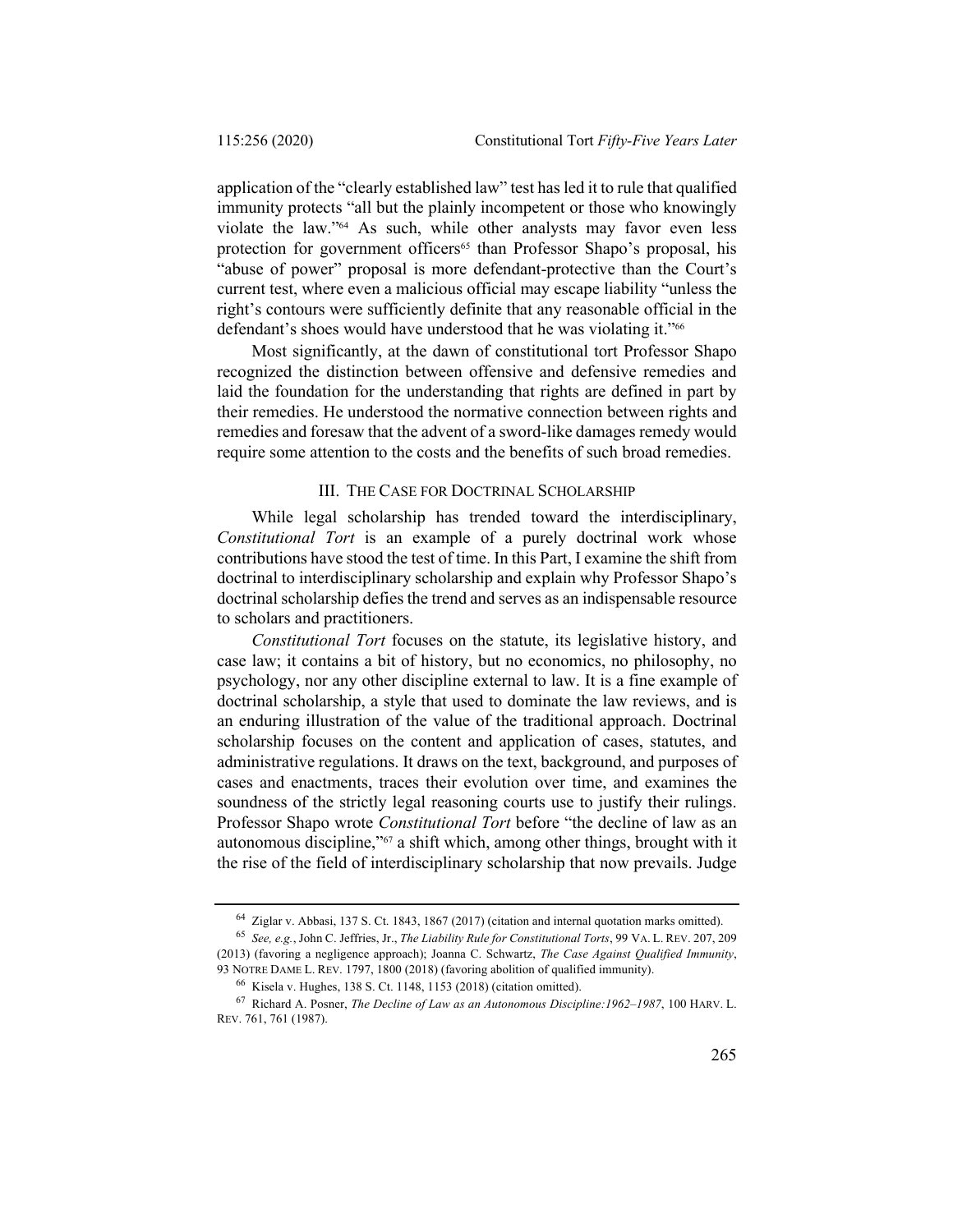Posner, an avatar of the new approach, contrasts the early 1960s, when "the lawyer's traditional faith in the autonomy of his discipline seemed well founded,"68 with developments in the quarter-century that followed. For a variety of reasons,<sup>69</sup> by the mid-1980s the conception of law as an autonomous discipline had been "dethroned."70 In the thirty-odd years since Judge Posner's essay, the trend he discerned has only grown more pronounced.71 Judge Posner appreciated, as we all do, the contributions other disciplines make to understanding and making law.

Today no one advocates a return to the old days. For the reasons Judge Posner identified, there is a compelling case for bringing other perspectives to bear on legal problems.72 Though some proponents of the newer approaches would banish doctrinal scholarship or consign it to an inferior status,<sup>73</sup> it does not follow that doctrinal scholarship lacks value. Every scholar, whatever the methodology, starts with a perspective from which to examine reality. The author necessarily excludes other angles from which the topic at hand may be studied in order to isolate the feature—economic, philosophical, historical, or otherwise74—that she wants to explore. The value of any scholarly work depends on whether the author's project yields interesting insights otherwise inaccessible to the reader. Lessons from economics, philosophy, and history, among other disciplines, can provide valuable insights into law and legal institutions. But the benefits always come at a cost. Any framework is, after all, a frame, and necessarily sacrifices the insights available from looking at the topic from other angles. All of the external perspectives on law have in common the rejection of law

<sup>68</sup> *Id.* at 764.

<sup>69</sup> *See id.* at 766–77. Judge Posner discusses, among other things, "shattering of the political consensus," "a boom in disciplines that are complementary to law, particularly economics and philosophy," a collapse in "confidence in the ability of lawyers on their own to put right the major problems of the legal system," a desire on the part of leading scholars "to be innovators rather than imitators," "the continuing rise in the prestige and authority of scientific and other exact modes of inquiry," and "the increasing importance of statutes and of the Constitution, compared to common law, as sources of law." *Id.* at 767, 769, 772–73.

<sup>70</sup> *Id.* at 761.

<sup>71</sup> Lynn M. LoPucki, *Dawn of the Discipline-Based Law Faculty*, 65 J. LEGAL EDUC. 506, 506–07 (2016) (documenting the growth of Ph.D.s on law faculties); James G. Milles, *Leaky Boundaries and the Decline of the Autonomous Law School Library*, 96 LAW LIBR. J. 387, 387 (2004).

<sup>72</sup> *See, e.g.*, Joanna C. Schwartz, *Qualified Immunity's Selection Effects*, 114 NW. U. L. REV. 1101, 1101 (2020). In this and other recent articles, Professor Schwartz relies on a massive empirical study to suggest radical reform of constitutional tort law.

<sup>73</sup> *See* Harry T. Edwards, *The Growing Disjunction Between Legal Education and the Legal Profession*, 91 MICH. L. REV. 34, 34–35 (1992); David E. Van Zandt, *The Relevance of Social Theory to Legal Theory*, 83 NW. U. L. REV. 10, 24–25 (1989).

<sup>74</sup> For convenience, I will refer to economists, historians, and philosophers as a shorthand for the whole array of interdisciplinary approaches to law.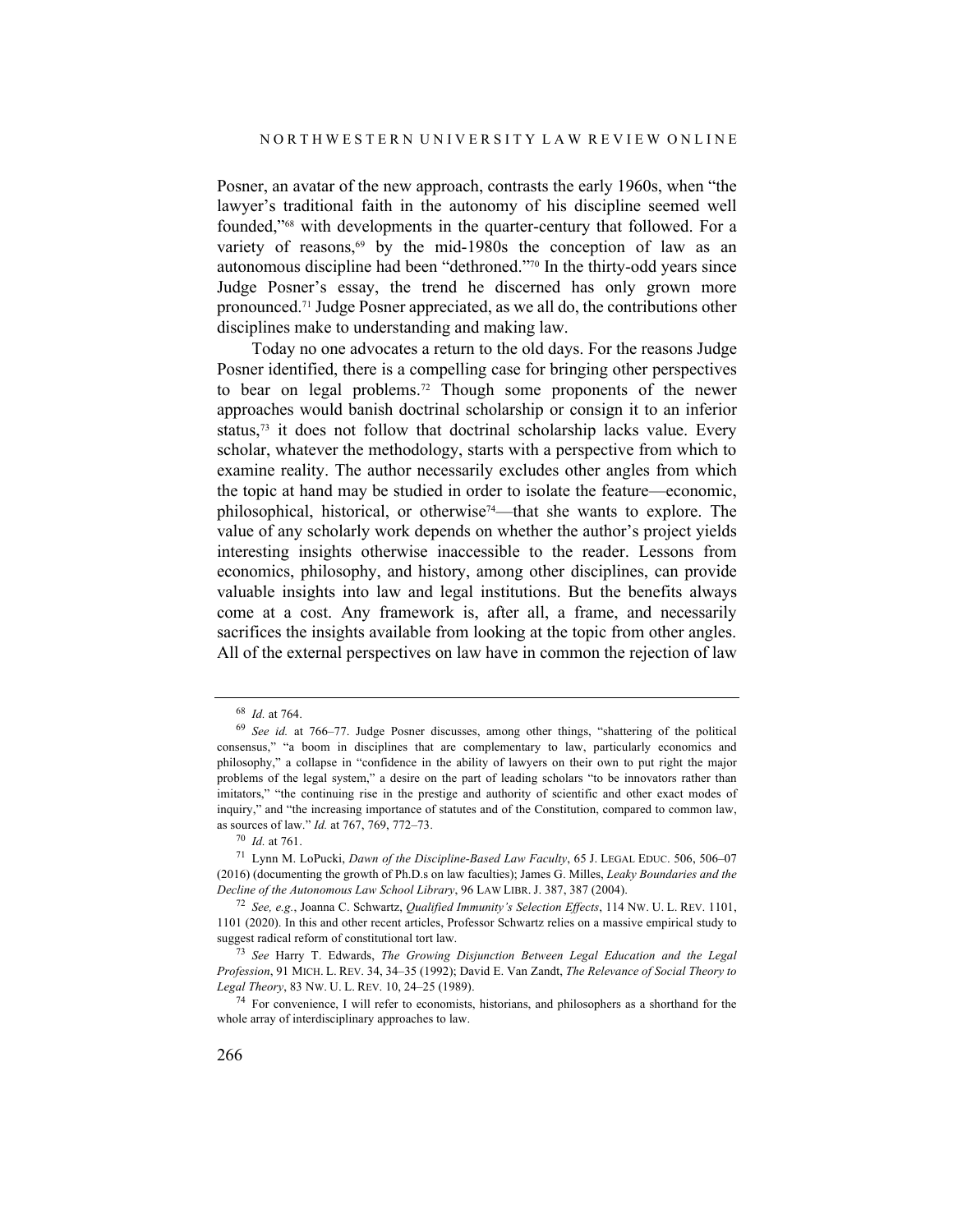as an autonomous discipline.75 Thus, all of them sacrifice the insights that come from the internal perspective. The internal perspective is the framework of doctrinal scholarship. It, too, creates a frame. Its shortcoming is that it cannot generate the knowledge that comes from any of the external approaches, but its strength is that it produces knowledge that none of the external approaches, even taken together, can generate. And the knowledge it produces is probably of more use to lawyers, judges, and students than most of what they will learn from other disciplines.

A systematic problem with the perspective of the economist, the historian, the philosopher, and so on, is a tendency to exalt that perspective over all others. This tendency reflects a psychological phenomenon called "the law of the instrument,"76 which holds, in colloquial terms, that "if the only tool you have is a hammer . . . treat everything as if it were a nail."<sup>77</sup> A historian interested in law probably will not regard this as a problem when he studies or reads legal history because he cares only about the truths the historian can provide. The same is true of the economist or the philosopher. But the consumers of legal scholarship include lawyers, students, and judges. They may benefit from economic, historical, and philosophical analysis, but they will rarely be fully satisfied with it. In order to understand a judicial opinion, they need to know more than the historical context in which it arose, or the philosophical premises underlying it, or the economic implications of alternative approaches. They need to know more or less precisely what the earlier cases held and how the court reasoned from those holdings to the outcome here, or how the court distinguished the earlier cases. In order to evaluate the holding, they need to know the strong points and the weak points in the court's reasoning, and they need some guidance as to whether there is room to argue the strength or weakness of any given point. Sometimes, the economist, the historian, or the philosopher can (and will choose to) help with this project. More often, it will be the doctrinal scholar, with his or her training in the "artificial reason" of the law,78 who provides guidance. Seen in this way, the distinctive contribution of traditional legal scholarship is that it does *not* bring some other discipline to bear on legal problems.

Following the doctrinal model, Professor Shapo tells the lawyer, the judge, the law student, and even the interdisciplinary scholar, most of what

<sup>75</sup> *See generally* Van Zandt, *supra* note 73 (discussing the ways in which legal theory may be considered a subset of social theory).

<sup>76</sup> *See* ABRAHAM KAPLAN, THE CONDUCT OF INQUIRY: METHODOLOGY FOR BEHAVIORAL SCIENCE 28 (1964).

<sup>77</sup> *See* ABRAHAM H. MASLOW, THE PSYCHOLOGY OF SCIENCE: A RECONNAISSANCE 15–16 (1966).

<sup>78</sup> The term is borrowed from Sir Edward Coke. *See* Prohibitions Del Roy, 6 Coke Rep. 280, 282 (1608), *quoted in* Posner, *supra* note 67, at 762 n.1.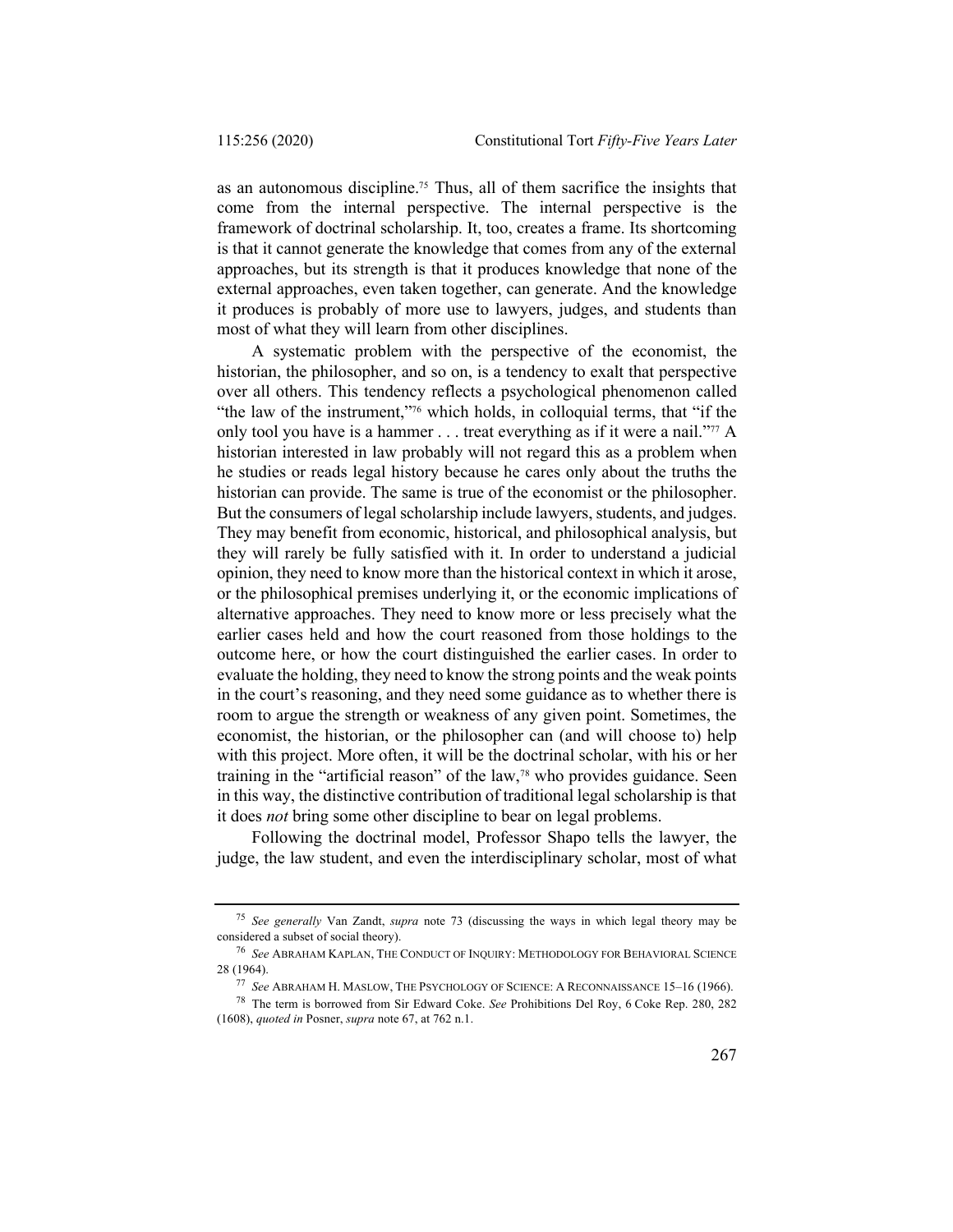he or she needs to know about *Monroe*, its antecedents, and its early progeny. Anyone interested in learning about constitutional tort (including scholars from other disciplines) will benefit from spending some time with the paper. Bringing no external frame to the development of constitutional tort law, Professor Shapo uses the analytical and synthetic tools of a lawyer to examine the background of § 1983, its drafting, its use by courts over time, its revival in *Monroe*, and its post-*Monroe* development. For example, Professor Shapo's discussion of statutory interpretation reflects the conventions of the time.79 It is not as theory-laden as the approaches developed in later decades by Professor William Eskridge,<sup>80</sup> or Professors William Baude and Stephen Sachs.<sup>81</sup> Precisely because he does not shape the evidence to fit a theory, Professor Shapo's treatment of statutory interpretation complements other approaches.

Professor Shapo's research into the ninety-year history of the statute before *Monroe* is similarly helpful. His analysis of the cases decided during this period clarifies the issues and holdings, $82$  providing the background needed for anyone seeking to better understand the topic, rather than forcing the case law into a theoretical frame that may obscure as much as it would reveal. The latter half of the paper turns to the years after *Monroe*. In this section, Professor Shapo surveys and categorizes the "crazy quilt" of post-*Monroe* lower court case law.<sup>83</sup> His doctrinal approach makes the variety of lower court rulings available to any reader.<sup>84</sup> His strictly legal analysis of the diverse approaches in the case law is accessible to lawyers, students, and judges wrestling with narrow legal issues from an internal perspective and

<sup>79</sup> Professor Shapo does not cite any sources for his approach to statutory interpretation, Shapo, *supra* note 1, at 279–82, probably because it was the consensus view that statutes should be interpreted according to their purposes. *See* HENRY M. HART,JR. & ALBERT M. SACKS, THE LEGAL PROCESS: BASIC PROBLEMS IN THE MAKING AND APPLICATION OF LAW 148 (William N. Eskridge, Jr. & Philip P. Frickey eds., 1994); *see also* Posner, *supra* note 67, at 774–77 (discussing the pitfalls of certain modes of statutory interpretation).

<sup>80</sup> *See* William N. Eskridge, Jr., *Dynamic Statutory Interpretation*, 135 U. PA. L. REV. 1479, 1483 (1987) (arguing that interpretation of a statute should take into account changes in society and unforeseen circumstances).

<sup>81</sup> *See* William Baude & Stephen E. Sachs, *The Law of Interpretation*, 130 HARV. L.REV. 1079, 1082 (2017) (arguing that statutory "interpretation . . . [is] governed by law").

<sup>82</sup> The line of Supreme Court cases between the enactment of § 1983 and *Monroe* includes *Myers v. Anderson*, 238 U.S. 368 (1915); *Nixon v. Herndon*, 273 U.S. 536 (1927); *Lane v. Wilson*, 307 U.S. 268 (1939); *Hague v. Committee for Industrial Organization*, 307 U.S. 496 (1939); *United States v. Classic*, 313 U.S. 299 (1941); *Snowden v. Hughes*, 321 U.S. 1 (1944); *Smith v. Allwright*, 321 U.S. 649 (1944); *Screws v. United States*, 325 U.S. 91 (1945). Professor Shapo describes this line of authority with economy and precision. *See* Shapo, *supra* note 1, at 282–87. This discussion is followed by an equally helpful examination of an array of lower court cases decided in the fifteen years before *Monroe*. *See id.* at 287–94.

<sup>83</sup> *See id*. at 297.

<sup>84</sup> *See id.* at 297–319.